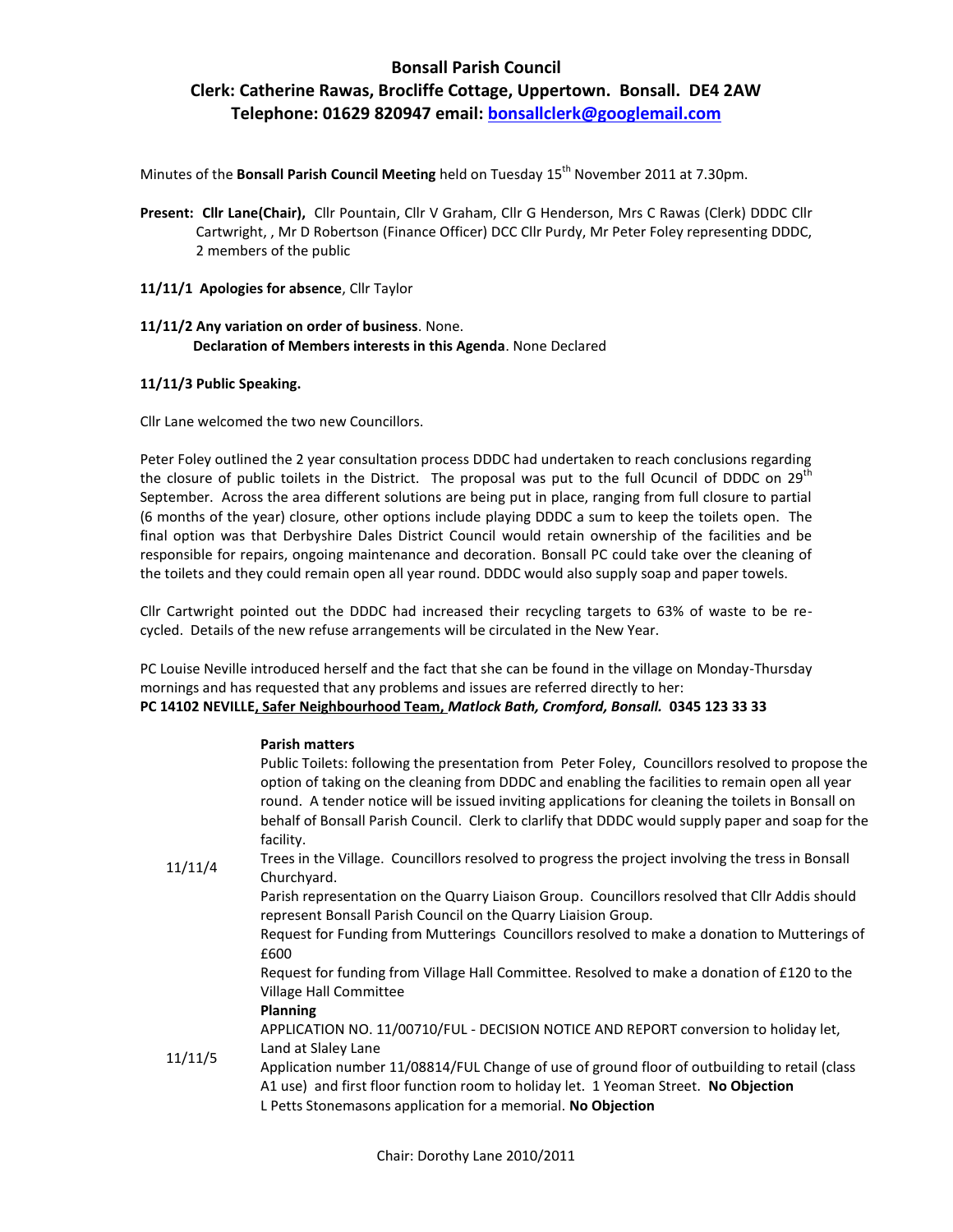### **Bonsall Parish Council Clerk: Catherine Rawas, Brocliffe Cottage, Uppertown. Bonsall. DE4 2AW Telephone: 01629 820947 email: bonsallclerk@googlemail.com**

- a) DALC Circular 49-2011 Training Law & Good Practice New Course Minutes and Procedures - New Course - Being a Good Councillor
- b) DALC Circular 50 -11 General 2011 Young Achievers Awards –
- c) DALC Circular 51-2011 RAD Oil Buying Scheme The Localism Bill A Further Update - Environment Agency
- d) DALC Circular 52-2011: Clerks' Day 2012

11/11/6

- e) DALC Circular 53-2011 Advice Derbyshire Conference 2011 DCC Free Event, Developing & Growing Voluntary Youth Activities - DCC Community Response Plans - Severe Winter Weather - DCC Public Rights of Way
	- f) DALC Circular 54-2011 Future of Standards of Conduct of Members of Local Authorities
	- g) DCC Members' Service Development Diary
	- h) DDDC Security Advice for shed and allotment owners
	- i) Area Community Forum Dates.

### **11/11/4** Finance

- (a) Current financial statement issued to Councillors
- (b) Approval & authorisation of work, etc.

Parish Clerk - 20 hours @ £8.919 = £178.38 less PAYE £35.80 = £142.58

RFO - 14 hours @ £8.919 = £124.86 less PAYE £25.00 = £99.86, plus exps £9.15. Total = £109.01

Lengthsman - 20 hours @ £6.56 = £131.20 less PAYE £62.40 = £68.80, plus exps £15.00. Total = £83.80

Handyman - 17 hours @ £6.56 = £111.52 less PAYE £44.40 = £67.12

Churchyard - 15 hours @ £6.56 = £98.40 less PAYE £19.80 = £78.60

Royal British Legion - wreath - £15.00

Mutterings - donation - £600.00

(c) Authorisation & issue of cheques:

| Cheque No | Payee             | For           | Amount  |
|-----------|-------------------|---------------|---------|
| 1313      | C Rawas           | Salary        | £142.58 |
| 1314      | D Robertson       | Salary + exps | £109.01 |
| 1314      | P Spencer         | Salary + exps | £ 83.80 |
| 1315      | L Johnson         | Salary        | £ 67.12 |
| 1316      | M Biggin Salary   |               | £ 78.60 |
| 1317      | <b>RB</b> Legion  | Wreath        | £ 15.00 |
| 1318      | <b>Mutterings</b> | Donation      | £600.00 |

(d) Other matters:

Annual Precept - this must be applied for before 13th January 2012. It was decided to wait until the costs of maintaining the public toilets were established, as these will have to be included in the precept application.